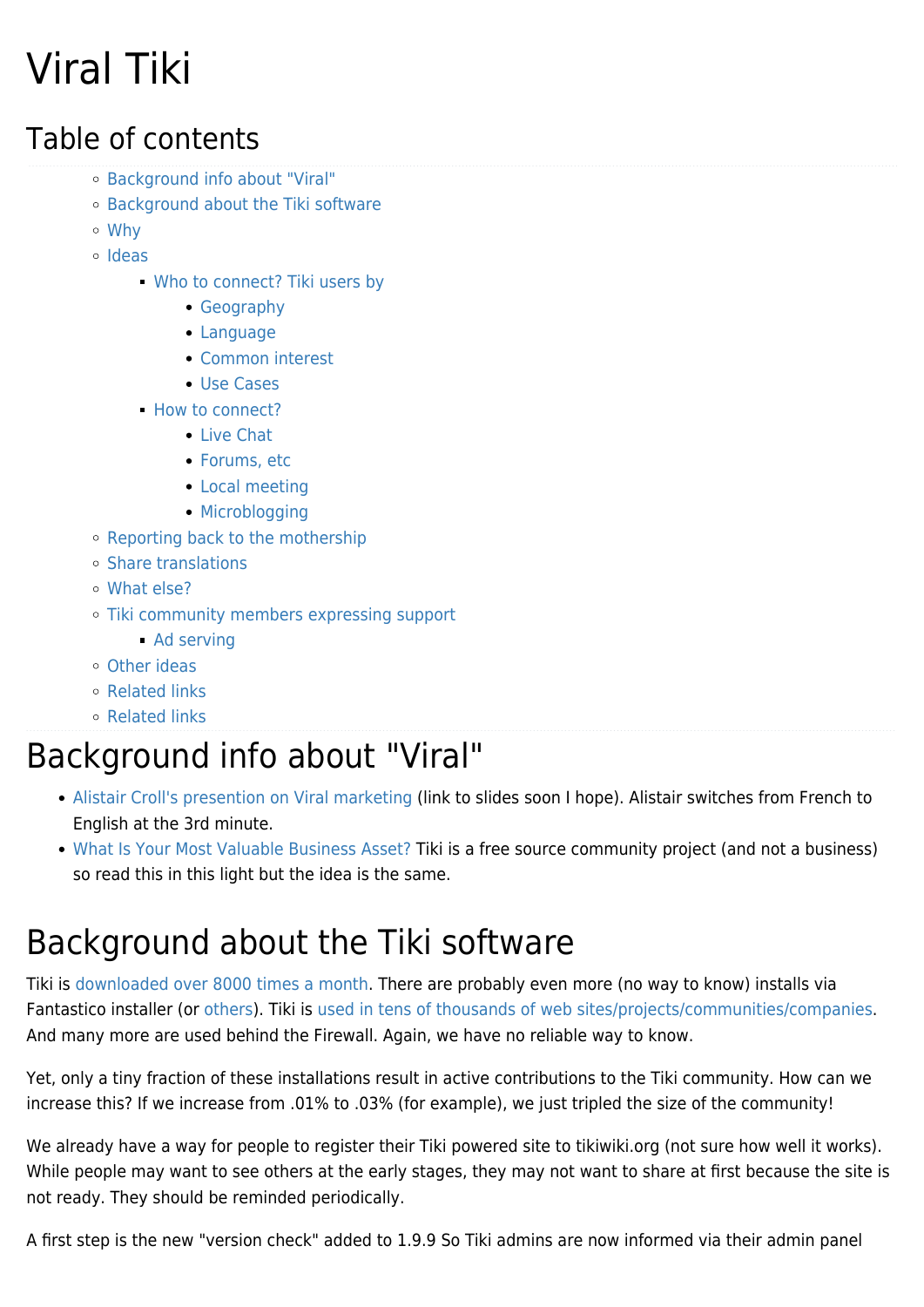when their Tiki install needs an upgrade.

What else could we do? (Everything would be optional)

Things should be peer-to-peer and scalable. Keep in mind that some people are responsible for many Tiki installations AND some Tiki installations would have several users which would be interested/interesting for viral initiatives.

### Why

- To grow the community
- For users to help each other
- To facilitate the creation of local Tiki user groups which are positive assets to their local open knowledge / free source software community.

### Ideas Who to connect? Tiki users by

### Geography

#### Think<http://geourl.org/>

Tiki installs can enter a geolocalisation and can find out about other Tiki installs/admins within their area, and to encourage the formation of local user groups. Let's make a map of Tiki users to help support [Tiki Local User](https://tiki.org/Tiki-Local-User-Groups) **[Groups](https://tiki.org/Tiki-Local-User-Groups)** 

#### Language

Tiki is translated in 30+ languages.

#### Common interest

Have topics/tags/keywords/categories for Tiki-powered sites and permit users to connect with related/similar sites/users. Maybe offer an automagic webring module?

- [Stéphane Daury](http://tekartist.org/) suggests [Attention Profiling Mark-up Language \(APML\)](http://www.apml.org/)
- Lorinc brought up [Semantically-Interlinked Online Communities, or SIOC](http://sioc-project.org/)

#### Use Cases

There are over 30 [Use Cases](http://info.tiki.org/Use%20Cases) for Tiki (and people often use a Tiki for more than 1 use case. Community members could connect with people which share a Use Case.

### How to connect?

#### Live Chat

<http://live.tiki.org>or<http://irc.tiki.org>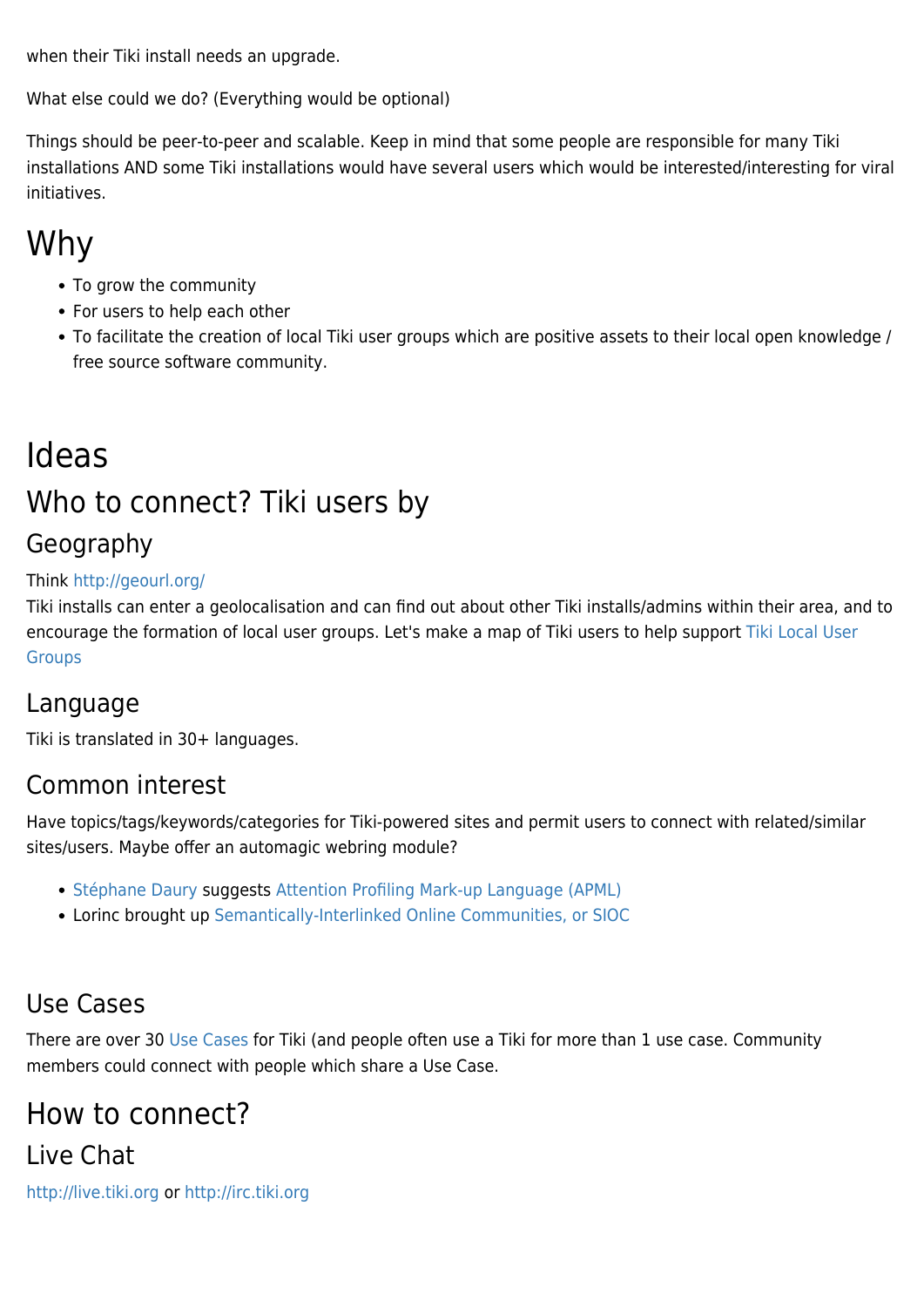#### Forums, etc

Forums, wiki pages, etc.

### Local meeting

If someone organizes a local Tiki user group, it should appear in the Tiki admin panel of all people within x km.

### Microblogging

[OpenMicroBlogging](http://dev.tiki.org/OpenMicroBlogging)

### Reporting back to the mothership

- Since 1.9.10. Tiki instances check with tw.o for news of new releases
- [Reporting errors \(to tikiwiki.org\) system \(like Firefox Talkback\)](http://dev.tiki.org/wish1416)
- [optional reporting of anonymized usage stats & patterns \(which features are used, how many accounts,](http://dev.tiki.org/wish2114) [etc\)](http://dev.tiki.org/wish2114)

### Share translations

If you make a translation, have a one-click procedure to share back this translation. Related: [Translation](https://tiki.org/Translation-branching-strategy) [branching strategy](https://tiki.org/Translation-branching-strategy) and [Translation Server](https://tiki.org/Translation-Server)

### What else?

It was noted at the [www.Blitzweekend.com](http://www.Blitzweekend.com)

- To be successful, Tiki needs to be easier to use. Done in [Tiki3](http://doc.tiki.org/Tiki3) and [Tiki4](http://doc.tiki.org/Tiki4)
- Older fashion better promotion via "powered by Tiki" (instead of the obtrusive one at the top) Done in [Tiki3](http://doc.tiki.org/Tiki3)

# Tiki community members expressing support

How could Tiki users be invited to vote for Tiki in awards like the ones monitored by the [Communications Team?](https://tiki.org/Communications-Team) This could be a box fed by RSS in tiki-admin.php?

### Ad serving

[http://pascal.vanhecke.info/2007/11/21/making-money-with-adsense-without-annoying-the-community-wo](http://pascal.vanhecke.info/2007/11/21/making-money-with-adsense-without-annoying-the-community-wordpresscom/) [rdpresscom/](http://pascal.vanhecke.info/2007/11/21/making-money-with-adsense-without-annoying-the-community-wordpresscom/)

# Other ideas

Have something like [planet](https://tiki.org/Planet) Tiki where we aggregate blogs from various community members.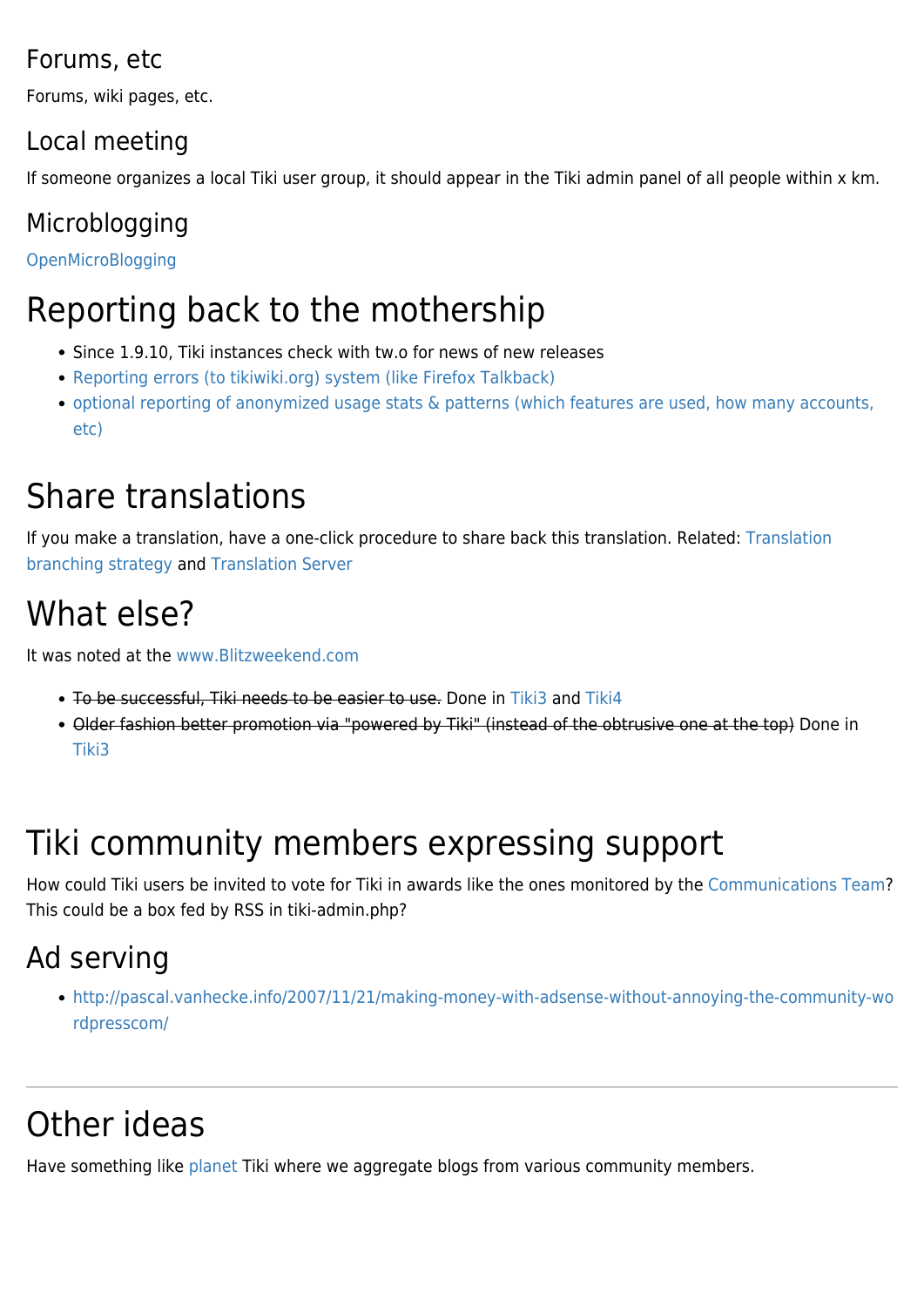### Related links

<http://www.epolitics.com/2009/01/14/what-does-viral-mean/>

Rick about an email we received by error wrote:

You realize what's happening, right? Starting (I think in 1.9.10), the default bottom bar says Powered by Tiki with a link to tw.o. Apparently folks are clicking that link, thinking that is who runs the website.

Maybe we could/should have a custom landing page for folks clicking a POWERED BY link. It could take them to a list of reasons why \*they\* should use Tiki....

#### **Update**

For the month April 2009, *37%* of incoming links to <http://tikiwiki.org> were from<http://support.mozilla.com>. This is obviously due to the "Powered by Tiki" link at the bottom of every SUMO page. This represents a huge potential mindshare for Tiki.

What I (ricks99) propose:

1. Update **tiki-bot\_bar.tpl** to include:

**tiki-bot\_bar.tpl**

```
{if $prefs.feature_bot_bar_power_by_tw ne 'n'}
{tr}Powered by{/tr} <a href="http://info.tiki.org/Powered+{$base_url|urlencode}" title="
```
This will create a customized **Powered by...** link for every site that uses Tiki. For example, the link used by SUMO will now become:

**http://info.tiki.org/Powered+http://support.mozilla.com**

2. On info.tw.o, create a new **Powered** page:

The website you were viewing **somehow display the originating URL** uses Tiki to power its content. Tiki is.... etc.

- 3. For high profile site (such as SUMO) we could a specific page detailing why that particular organization selected Tiki.
- 4. On info.tw.o, enable the **If page does not exist, display similar page** option. This way, referrals from **http://support.mozilla.com** will go directly to the **http://info.tiki.org/Powered+http://support.mozilla.com** page, but a referral from

**http://someotherdomain.com** will simply go to **http://info.tiki.org/Powered**

What are your ideas/comments/suggestions?

### Related links

- [connect](http://dev.tiki.org/connect)
- Ad Serving

alias

[Viral](https://tiki.org/Viral)